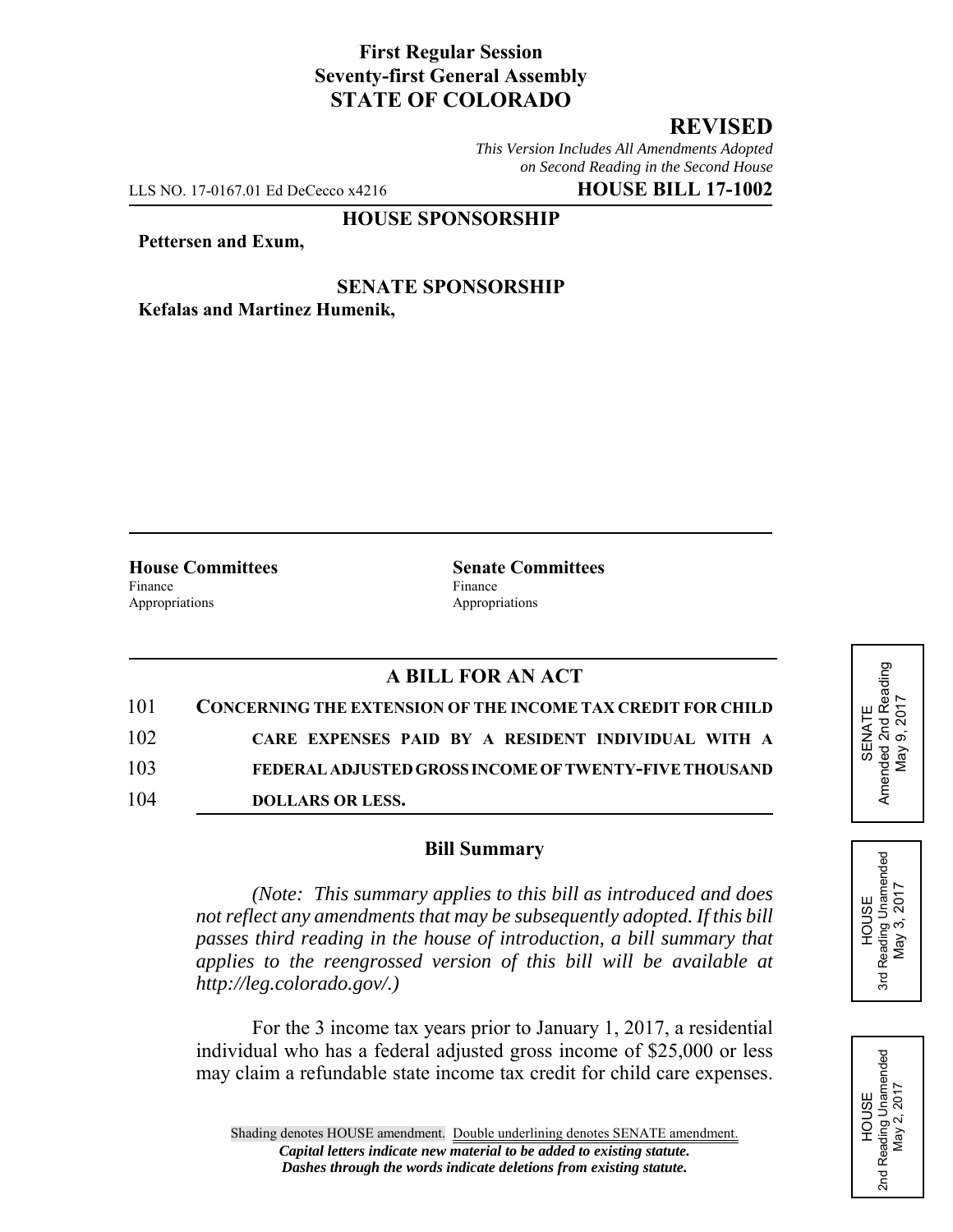The tax credit is equal to 25% of eligible child care expenses that the individual incurred during the taxable year, up to a maximum amount of \$500 for a single dependent or \$1,000 for 2 or more dependents. The bill extends the tax credit for 3 more income tax years.

| $\mathbf{1}$   | Be it enacted by the General Assembly of the State of Colorado:                             |
|----------------|---------------------------------------------------------------------------------------------|
| $\overline{2}$ | <b>SECTION 1.</b> In Colorado Revised Statutes, 39-22-119.5, amend                          |
| 3              | $(1)(b)$ , $(3)(a)$ introductory portion, and $(7)$ ; and <b>add</b> $(3)(a.5)$ as follows: |
| $\overline{4}$ | 39-22-119.5. Child care expenses tax credit - legislative                                   |
| 5              | <b>declaration - definitions - repeal.</b> (1) (b) Now, therefore, the general              |
| 6              | assembly declares that the intended purpose of the tax expenditure FOR                      |
| $\overline{7}$ | CREATING AND EXTENDING THE TERM OF THE TAX CREDIT in this section                           |
| 8              | is to fix the Colorado child care expenses income tax credit so that all                    |
| 9              | low-income working families are able to claim the credit regardless of the                  |
| 10             | amount of their federal child care expenses credit.                                         |
| 11             | (3) (a) For income tax years beginning on and after January 1,                              |
| 12             | 2014, but prior to January 1, 2017, AND FOR INCOME TAX YEARS SPECIFIED                      |
| 13             | IN SUBSECTION $(3)(a.5)$ OF THIS SECTION, a resident individual is allowed                  |
| 14             | a credit against the taxes due under this article for child care expenses that              |
| 15             | the individual incurred during the taxable year if:                                         |
| 16             | (a.5) (I) IF, BASED ON THE REVENUE ESTIMATE PREPARED BY                                     |
| 17             | LEGISLATIVE COUNCIL STAFF IN JUNE 2017, THE GENERAL FUND SURPLUS                            |
| 18             | <u>FOR 2016-17 STATE FISCAL YEAR IS GREATER THAN OR EQUAL TO TWO</u>                        |
| 19             | MILLION NINE HUNDRED THOUSAND DOLLARS, THEN THE CREDIT IS                                   |
| 20             | AVAILABLE FOR INCOME TAX YEARS BEGINNING ON AND AFTER JANUARY                               |
| 21             | 1, 2017, BUT PRIOR TO JANUARY 1, 2020.                                                      |
| 22             | (II)<br>IF, BASED ON THE REVENUE ESTIMATE PREPARED BY                                       |
| 23             | LEGISLATIVE COUNCIL STAFF IN JUNE 2017, THE GENERAL FUND SURPLUS                            |